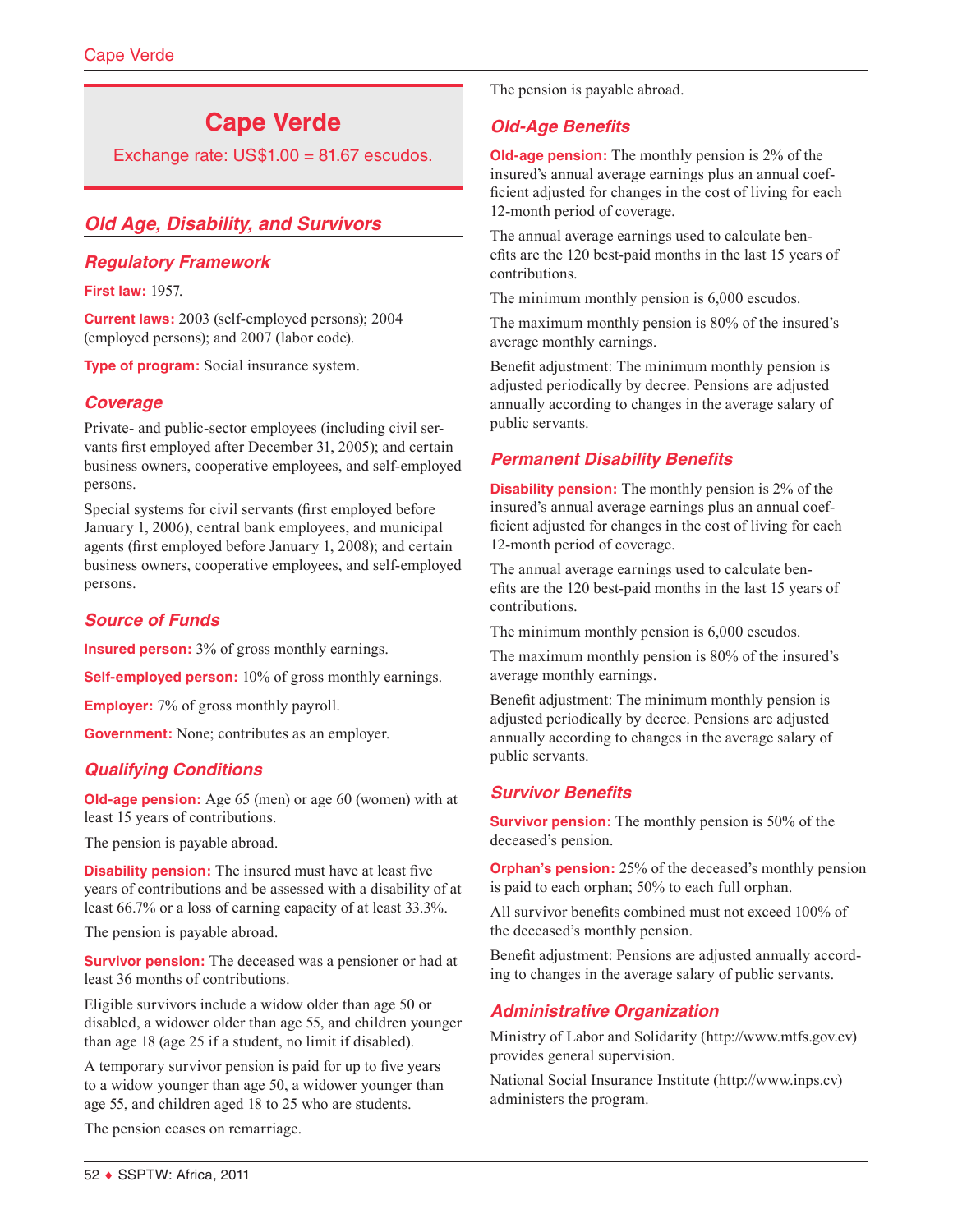# *Sickness and Maternity*

### *Regulatory Framework*

**First law:** 1976.

**Current laws:** 2003 (self-employed persons), 2004 (employed persons), and 2007 (labor code).

**Type of program:** Social insurance system.

### *Coverage*

Public- and private-sector employees.

Voluntary coverage for cash benefits for business owners, cooperative employees, and self-employed persons.

Business owners, cooperative employees, self-employed persons, pensioners, and recipients of social insurance benefits are covered for medical benefits.

Special systems provide cash benefits for civil servants and certain business owners, cooperative employees, and selfemployed persons.

### *Source of Funds*

**Insured person:** 4% of gross monthly earnings.

**Self-employed person:** None for medical benefits. Voluntary contributors pay 8% of gross monthly earnings for cash benefits.

**Employer:** 4% of gross monthly payroll.

**Government:** None; contributes as an employer.

### *Qualifying Conditions*

**Cash sickness and maternity benefits:** The insured must have at least four months of contributions.

### *Sickness and Maternity Benefits*

**Sickness benefit:** 70% of the insured's last monthly earnings or average earnings in the last four months (whichever is greater) is paid. The benefit is paid for up to 1,095 days. The employer pays 100% of earnings for the first three days; the National Social Insurance Institute pays 70% of earnings for the remaining days. If the sickness lasts longer than 30 days, a medical board must evaluate the insured's health status.

**Maternity benefit:** 90% of the insured's last monthly earnings or average earnings in the last four months (whichever is greater) is paid for up to 60 days. (A nursing allowance is paid under Family Allowances.)

### *Workers' Medical Benefits*

Benefits include general and specialist care, surgery, hospitalization, laboratory services, doctor's home visits, medicine, prostheses, and dental care.

Cost sharing: Insured persons pay 15%, 25%, 45%, or 50% of the cost of medicine, according to a schedule in law; pensioners pay 5%, 15%, 40%, or 45%. Medicine is free for low-income pensioners. Insured persons and pensioners pay 30% to 50% of the cost of dental care and 20%, 25%, 30%, or 40% of the cost of prostheses and appliances. Lowincome pensioners pay 15% less than insured persons and pensioners for dental care, prostheses, and appliances.

1,300 escudos (1,700 escudos for low-income pensioners) a day is paid if domestic travel is required; 2,300 escudos (3,200 for low-income pensioners) when the pensioner is accompanied by an authorized person.

2,000 escudos (3,200 escudos for low-income pensioners) a day is paid for care abroad; 3,200 escudos (5,000 escudos for low-income pensioners) when the pensioner is accompanied by an authorized person.

Low-income pensioners earn less than 2.5 times the legal monthly minimum wage.

The legal monthly minimum wage is 13,745 escudos.

# *Dependents' Medical Benefits*

Medical benefits for dependents are the same as those for the insured.

Eligible dependents are children up to age 18 or receiving family allowances, dependent parents, and dependent grandparents.

### *Administrative Organization*

Ministry of Health (<http://www.minsaude.gov.cv>) provides general supervision.

National Health Service administers the program.

National Social Insurance Institute (<http://www.inps.cv>) pays the benefits.

# *Work Injury*

#### *Regulatory Framework*

**First law:** 1960.

**Current laws:** 1978 (compulsory insurance) and 1991 (private administration).

**Type of program:** Social insurance system.

#### *Coverage*

Employed persons; tenant farmers and sharecroppers; members of cooperative enterprises; apprentices and trainees; certain categories of volunteer workers; and certain categories of self-employed persons, including family members employed by them.

Exclusions: Company managers, owners, and shareholders.

Special system for civil servants.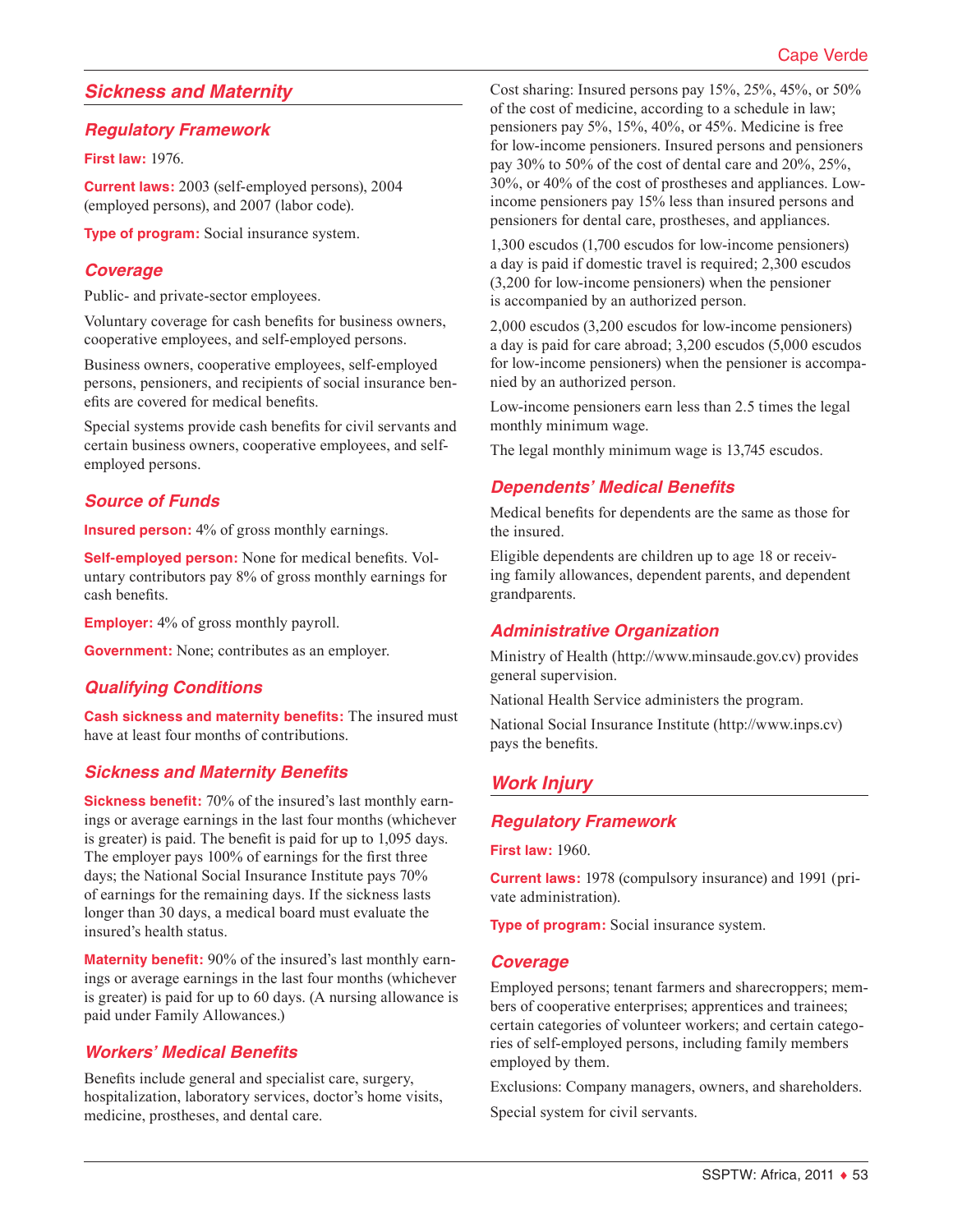# *Source of Funds*

**Insured person:** None.

**Self-employed person:** 6% of covered monthly earnings.

The maximum daily earnings used to calculate contributions are 300 escudos.

**Employer:** 2% of covered monthly payroll for salaried employees or 6% of covered monthly payroll for all other workers; for household workers, 50 escudos a month (full time) or 30 escudos a month (part time).

The maximum daily earnings used to calculate contributions are 300 escudos.

**Government:** None.

# *Qualifying Conditions*

**Work injury benefits:** There is no qualifying period. Accidents that occur while commuting to and from work are covered.

### *Temporary Disability Benefits*

If the insured is assessed with a total disability, the benefit is 40% of the insured's earnings on the day the injury occurred (if those earnings differ from the insured's normal earnings, 40% of average earnings in the last six months) for the first 14 days; thereafter, 70%. For hospitalization, the benefit is 40% of the insured's earnings; 70% with dependents. The benefit is paid for up to 1,095 days.

The maximum daily earnings used to calculate benefits are 300 escudos.

Partial disability: The benefit is 25% of the insured's earnings on the day the injury occurred (if those earnings differ from the insured's normal earnings, 40% of average earnings in the last six months).

### *Permanent Disability Benefits*

If the insured is assessed with a total disability, the monthly pension is 70% of the insured's earnings on the day the injury occurred (if those earnings differ from the insured's normal earnings, 70% of average earnings in the last six months).

The maximum daily earnings used to calculate benefits are 300 escudos.

Constant-attendance supplement: If the insured requires the constant attendance of others to perform daily functions, 30% of the insured's earnings is paid each month.

Partial disability: If the assessed degree of disability is between 10% and 99%, a percentage of the full disability pension is paid according to the assessed degree of disability.

The degree of disability is assessed according to a schedule in law.

The insured may be required to undergo medical examinations every six months during the first two years; thereafter, every year.

The pension is paid from the day after the disability began. The employer pays the insured's earnings for the day of the work injury.

Benefit adjustment: Benefits are adjusted for changes in the cost of living, depending on the financial resources of the system.

### *Workers' Medical Benefits*

Benefits include medical treatment, surgery, hospitalization, prostheses, appliances, and transportation.

#### *Survivor Benefits*

**Survivor pension:** The monthly pension is 30% of the deceased's earnings on the day the injury occurred (if those earnings differ from normal earnings, 30% of the deceased's average earnings in the last six months).

Eligible survivors include a dependent widow, a dependent widower older than age 64 or disabled, and a divorced spouse receiving alimony. If there is more than one eligible divorced spouse, the pension is split equally.

The maximum daily earnings used to calculate benefits are 300 escudos.

The pension ceases if the widow(er) remarries or cohabits.

Remarriage allowance: A lump sum of a year of pension is paid.

**Orphan's pension:** A monthly pension of 15% of the deceased's earnings is paid for each dependent child up to age 18 (age 24 if a student, no limit if disabled); 45% for each full orphan.

**Other eligible survivors:** A monthly pension of 10% of the deceased's earnings is paid to dependent parents and grandparents and to dependent brothers and sisters up to age 16.

The total monthly survivor pension for other eligible survivors is 30% of the deceased's earnings.

All survivor benefits combined must not exceed 70% of the deceased's monthly earnings.

**Funeral grant:** The cost of the funeral, up to 7,500 escudos.

Benefit adjustment: Benefits are adjusted for changes in the cost of living, depending on the financial resources of the system.

### *Administrative Organization*

Ministry of Labor and Solidarity (<http://www.mtfs.gov.cv>) provides general supervision.